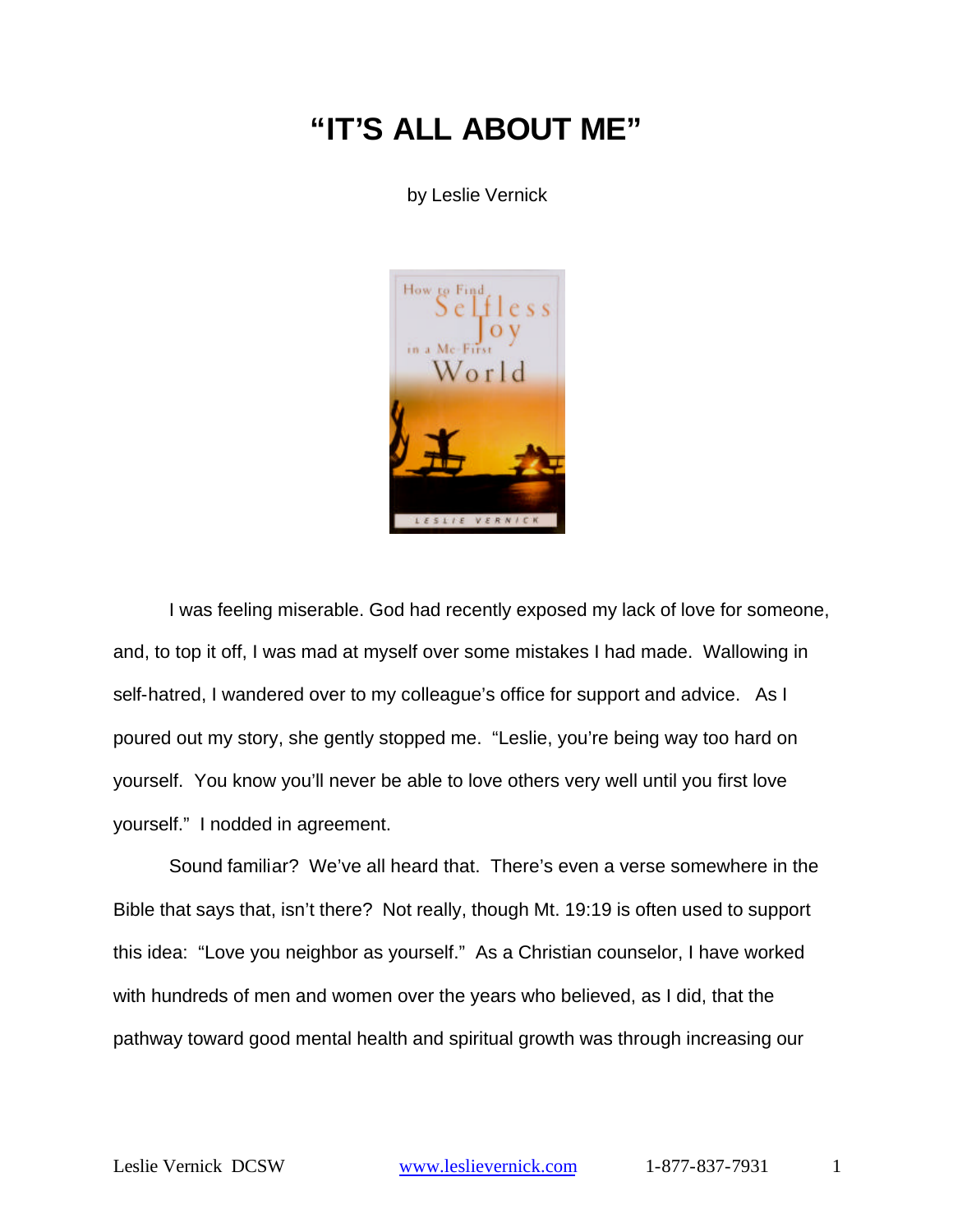love for ourselves. However, when we believe we must love ourselves more in order to love God or others enough, we have been deceived.

#### **It's all about God.**

The Bible never instructs or commands us to love ourselves. If anything, Scripture warns us against thinking more highly of ourselves than we ought (Rom.12:3) or thinking only of ourselves (Phil. 2:3-4). Yet this doesn't mean we are to despise ourselves, either. Whether we are absorbed in self-adoration or immersed in selfhatred, we are still focused on self. Life does not center around our wants, needs, or desires. Nor does it revolve around our faults, defects, or weaknesses. A life that is centered on self, whether it is in pursuit of pleasure or avoidance of pain, will never be one immersed in God.

And God wants us to be immersed in Him. He longs for us to know Him and to love Him with all of our heart, mind, strength and will (Mk. 12:30). He wants us to understand who we are and to look at all of life from His perspective (Prov. 3:5-6). When we do, self-esteem is no longer an issue. Mother Teresa said, "Knowledge of God gives love, and knowledge of self gives humility." As we focus on loving Christ, we gain a humble self-acceptance and are set free from our inordinate self-love. Jesus' love enables us to forsake our self-preoccupation and freely reach out to others (2 Cor. 5:14).

 Over the years God has revealed areas where I have been self-absorbed and self-focused. The apostle Paul warns us that in the last days "people will be lovers of themselves, lovers of pleasure rather than lovers of God—having a form of godliness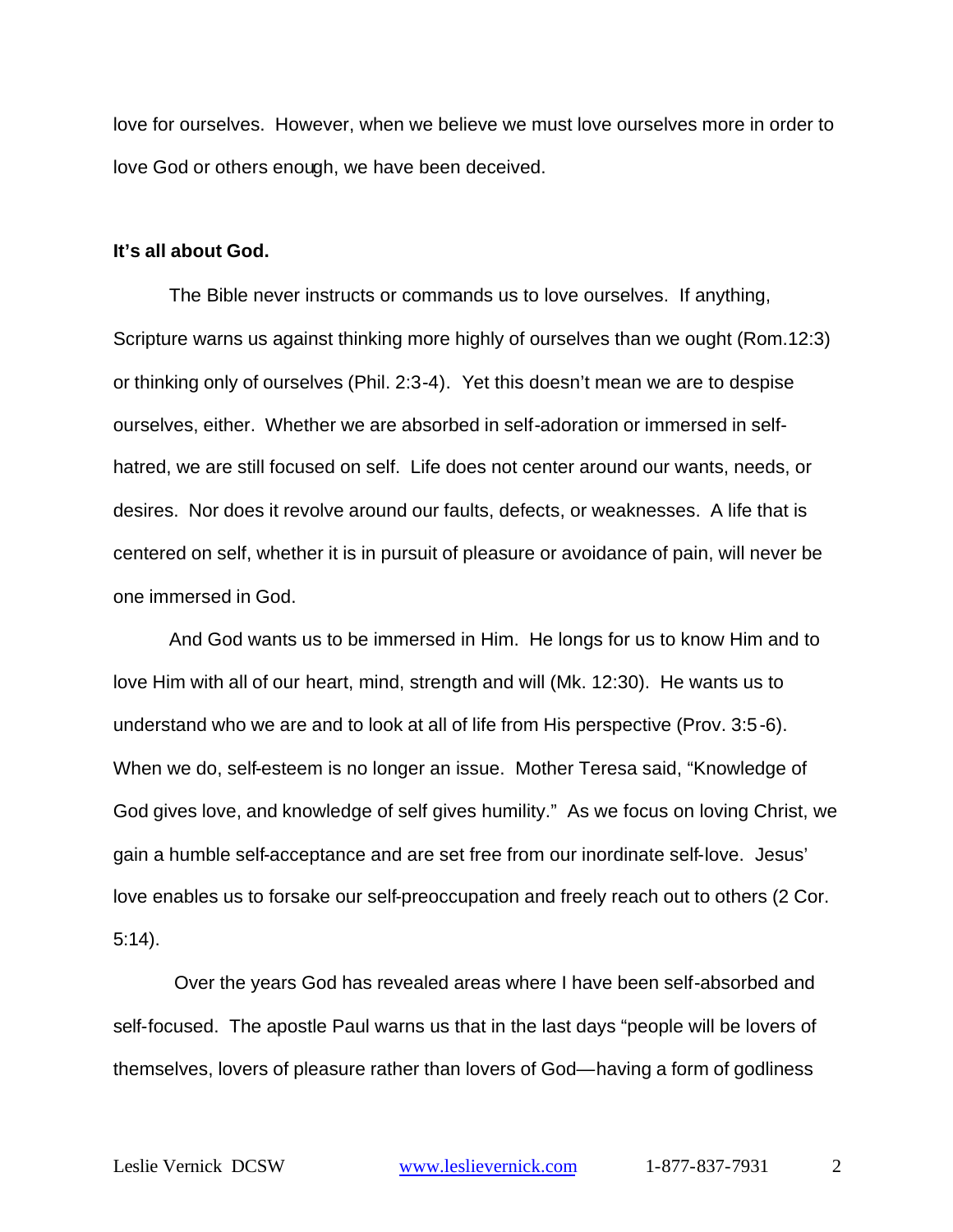but denying its power" (2 Tim. 3 1-5). The following questions may help you evaluate your self-focus. Perhaps you will discover the same thing I did. My problems were usually not a result of loving myself too little, but of loving God and others too little and myself too much.

### **Do my prayers revolve around me?**

For far too long, my prayers consisted of one-way conversations. I was talking with God, but I wasn't bothering to wait for an answer. Much like a young child with her parents, most of my prayers were self-centered as I asked God to relieve me from a burden or to do something I could not make happen by myself. God was my helper, not my Lord. Oswald Chambers said:

> Spiritual lust makes me demand an answer from God, instead of seeking God Who gives the answer….Whenever the insistence is on the point that God answers prayer, we are off the track. The meaning of prayer is that we get hold of God, not of the answer.

As I began to get my eyes off my own agenda, desires and plans and started reflecting upon who God is and loving Him, my prayers began to shift as well. I longed to pray with Paul, "I want to know Christ" (Phil. 3:10). Beyond enjoying His gifts, I hungered to know the Giver.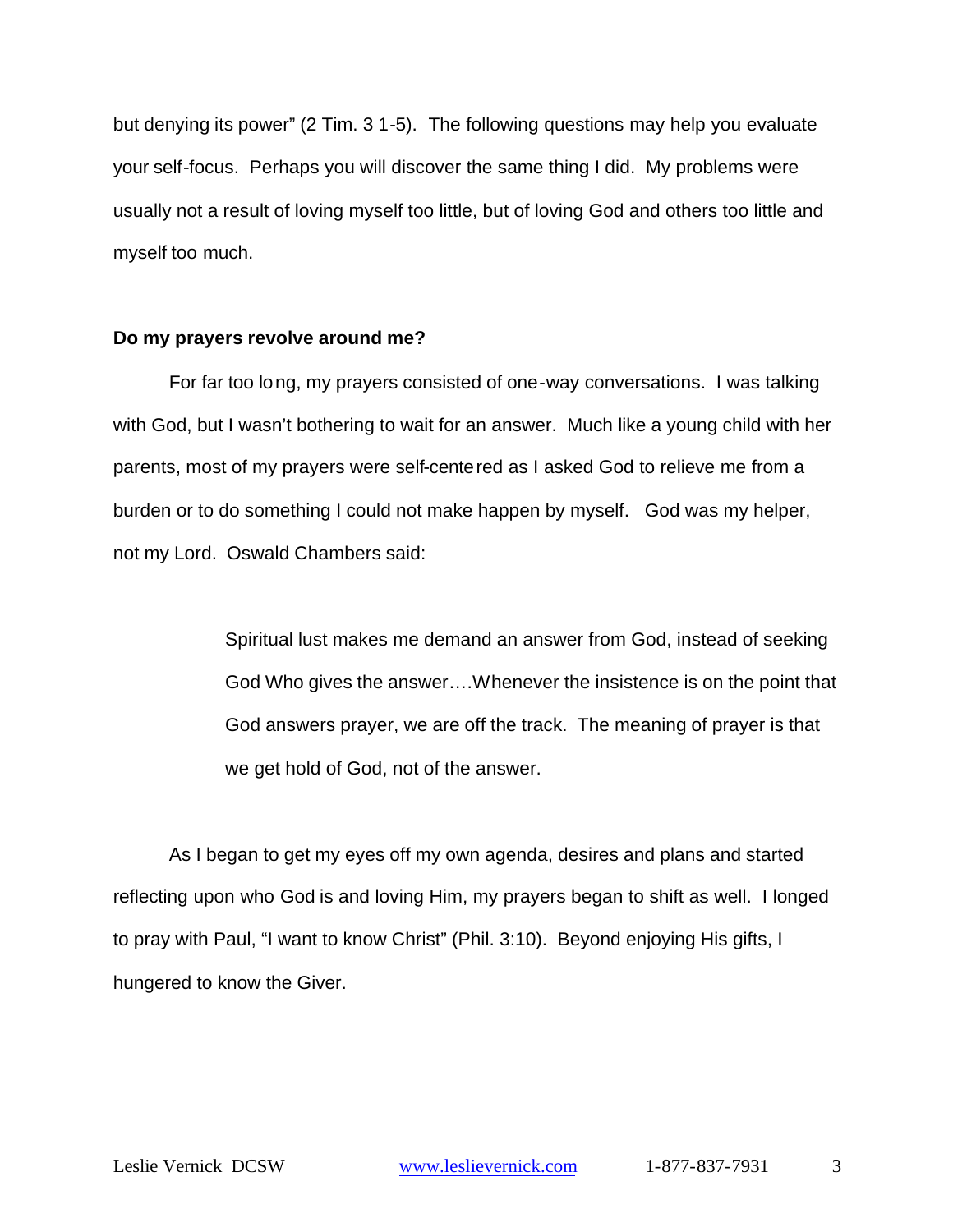When was the last time you were awestruck by the presence of God as you prayed? He loves the times we simply want to be with Him and are not just asking for His blessings or help.

## **Are my wants the driving force in my life?**

"I'm just not happy and fulfilled in my marriage anymore," cried Carl, 30 something, executive with two young children. "I married too young and for all the wrong reasons. We were never meant to be together and we have nothing in common. I love God but I just can't imagine He would want me to live the rest of my life unhappily married to a woman I don't love. I just want to be happy."

Carl is facing a battle of loves. He loves God, but he also loves himself. Quite naturally, he doesn't want to suffer in an unhappy marriage the rest of his life. These feelings aren't sinful, but they are now beginning to rule his decisions. At the moment, Carl loves himself too much; his concern is only for himself. He is not thinking of God's glory, his wife, or his children.

The desire for happiness or relief from pain can easily lead us to focus inordinately on self. John Calvin says that "the evil in our desires typically does not lie in what we want, but that we want it too much." God isn't opposed to our personal happiness but He describes a way of attaining it that is diametrically opposed to the world's way. God's prescription for a happy heart does not come in a pretty package tied with the bows of self-love; rather, it is often bound with the chords of self-sacrifice and self-denial. Jesus tells us "Blessed are those who hunger and thirst for righteousness, for they will be filled" (Mt. 5:6).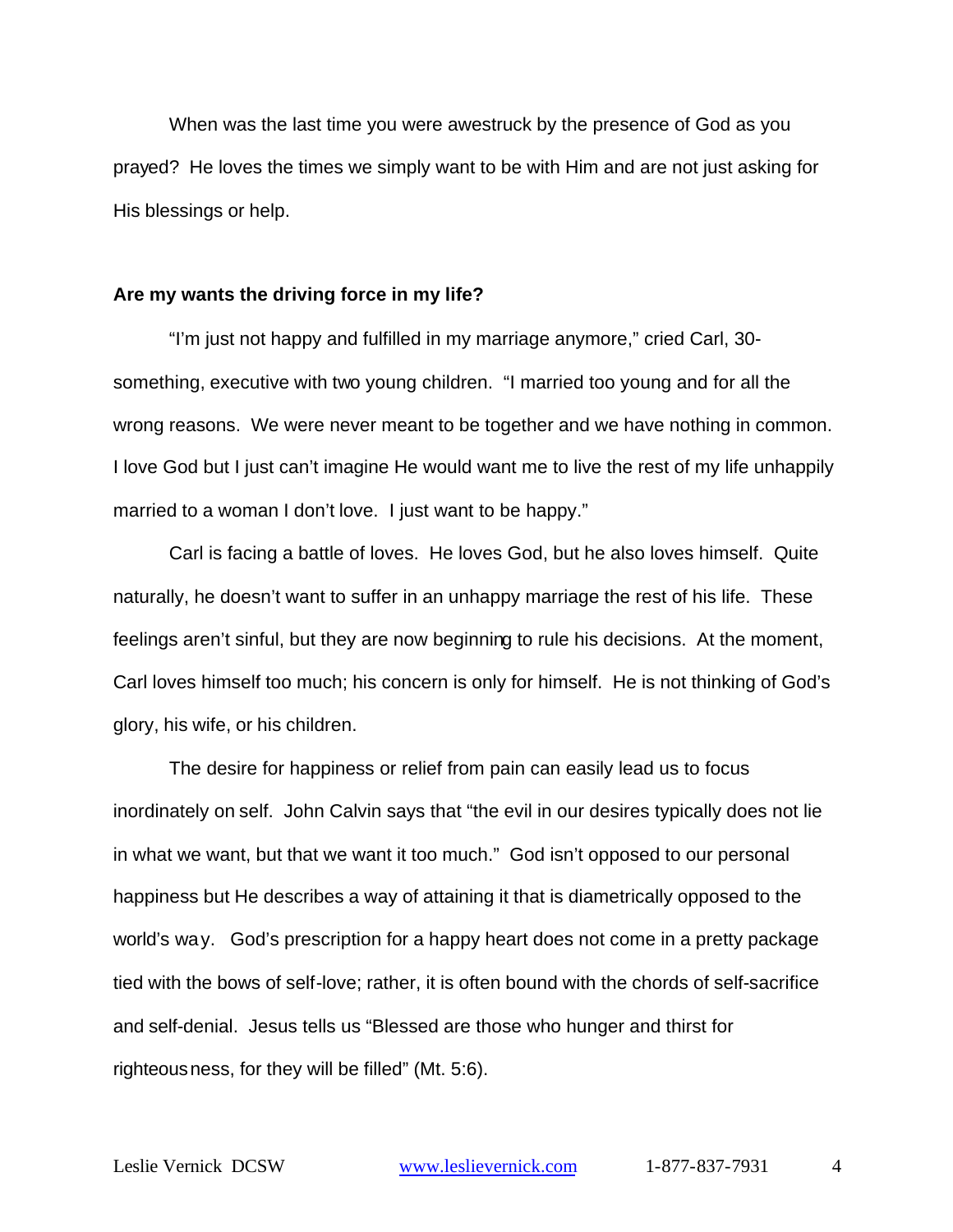Sadly, many of us hunger and thirst after happiness, not righteousness. We are content to linger at a table laden with cheap substitutes instead of feasting on the bread of life.

## **Am I angry or despondent when I don't get what I expect?**

Flinging her Bible to the floor, Janet stormed about my office. "I'm sick and tired of living God's way. What good has it done? I'm 36 years old and I've never been with a man because God has said to wait until marriage. My biological clock is ticking away, and I may never get married and have a child. It's just not fair."

Janet's disappointment and pain were legitimate; God certainly understood. However, her hurt turned to rage because she expected a reward for her commitment to God's moral standards.

 Sometimes our understanding of God reminds me of my old S & H Green Stamp books. When I was a child we diligently saved those stamps and pasted them into special redemption books. We could cash them in for prizes after we had filled enough books. With a similar mindset, we try to collect obedience stamps from God. Eventually we think we've filled enough books, and we expect God to cash them in for what we want. When He doesn't "redeem" our obedience as we'd hoped, we become angry, discouraged or cynical.

Paul tells us how he was able to enjoy freedom even when he experienced difficulties and hardships. He wrote,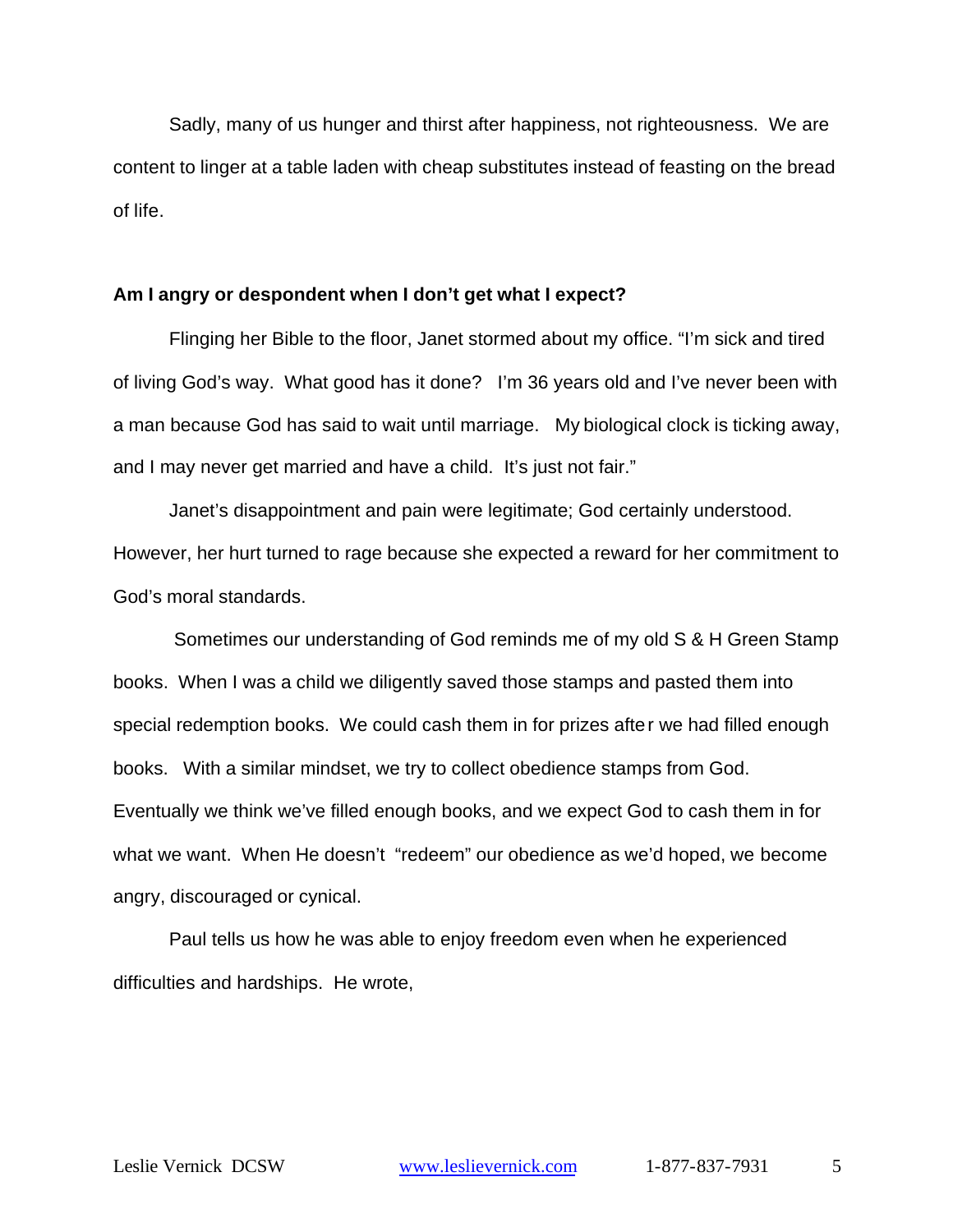Therefore we do not lose heart. Though outwardly we are wasting away, yet inwardly we are being renewed day by day. For our light and momentary troubles are achieving for us an eternal glory that far outweighs them all. So we fix our eyes not on what is seen but on what is unseen. For what is seen is temporary, but what is unseen is eternal.

(2 Cor.4:16-18).

Paul understood that life's biggest reality is eternal reality. When I am depressed or angry because life is not going as I expect, my attention is focused on me and on today's reality. I have lost eternal perspective. I have forgotten that life is not about me but about God. I am loving myself too much.

## **Am I excessively self-conscious? Do I fear failure or criticism?**

At first glance, people who defer to others, hang in the shadows, don't reach out and refuse ministry responsibilities may seem to suffer from a lack of self-love. If we look closely, however, we will see that they are just as preoccupied with self as someone who is self-centered. They simply manifest it differently: one in prideful demandingness, the other in a self-protective withdrawal. Our natural tendency is to promote the self, defend the self, protect the self and hide the self—all because we innately care about ourselves much more than we love God or love others.

A number of years ago I was severely criticized for something I wrote. It was so painful that I hesitated to ever write again. I didn't need to have more self-love or a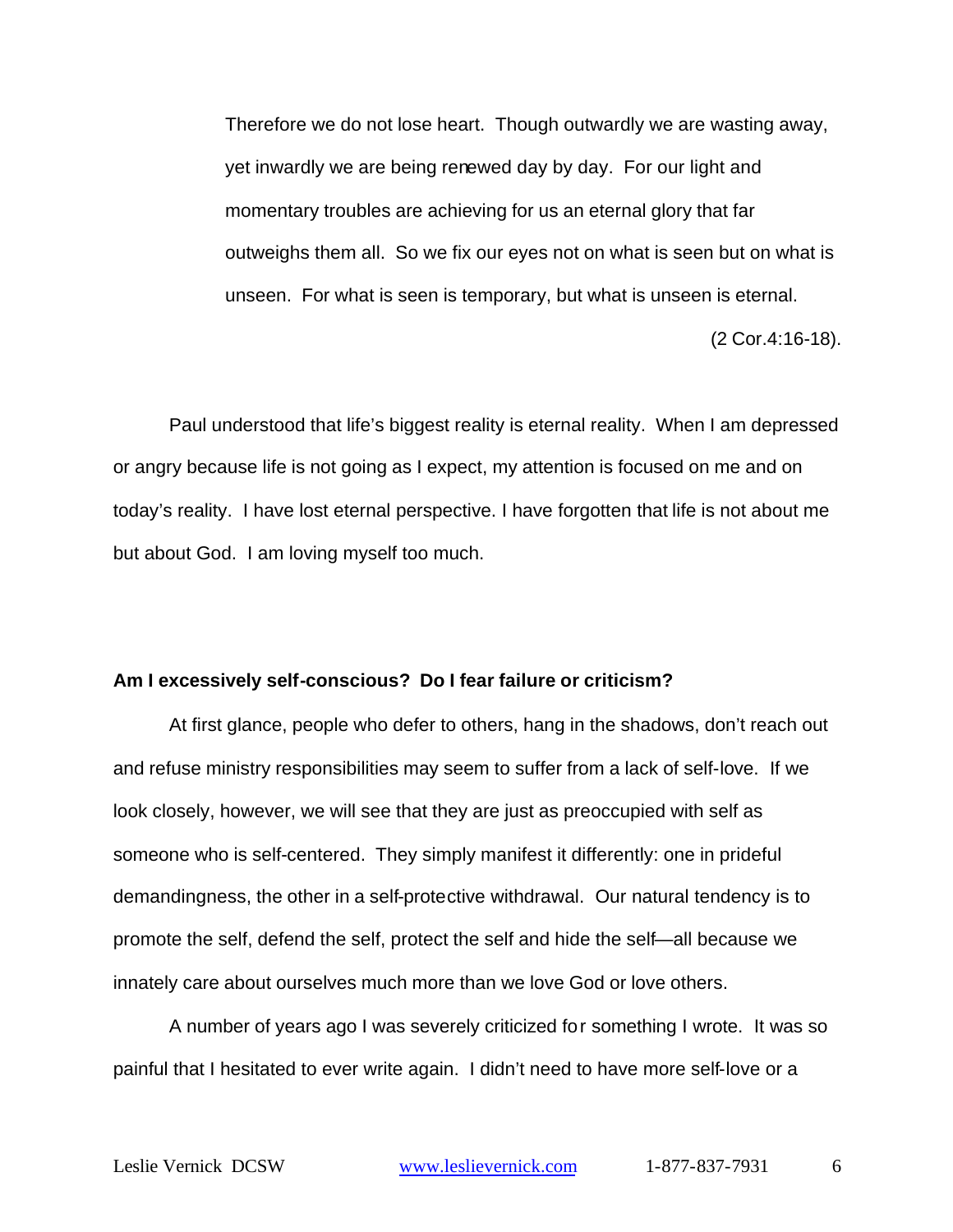higher self-esteem to start writing again. What I needed was to take my eyes off myself and focus them on Christ. Only then could I be free from my self-conscious fear of failure and criticism. When I know that my adequacy comes from Christ rather than myself, I can reach out and take risks (2 Cor. 3:5). It is in Christ's love ? not my own ? that I feel secure.

#### **Is self-fulfillment my highest aim?**

Some time back I attended a conference on spirituality and psychotherapy for Christian therapists and spiritual directors. Most of the weekend was devoted to the development of the self. Spiritual maturity was defined as having a good sense of who I am, a healthy sense of myself in relationship to others and an understanding of myself in process. It sounded good. Yet as I reflected further, I wondered: Could a person achieve spiritual maturity without a relationship with God? By this definition, one could.

Certainly a clear sense of who we are is necessary for growth and maturity. Taking honest stock of ourselves leads us to recognize our sinful hearts, as well as our gifts and abilities.

But sooner or later we will come to a fork in the road. One path seeks to glorify the self; the other path seeks to glorify God. The path of self-exaltation and selffulfillment looks very inviting. Many sincere people smile and draw us forward with encouragement and affirmation. Jesus, however, cautions us that this path will ultimately lead to the loss of our true self (Lk.9:24).

The other path is much more desolate and lonely. Travelers walking it must be willing to die to their self-orientation and to commit to serving and glorifying Christ alone